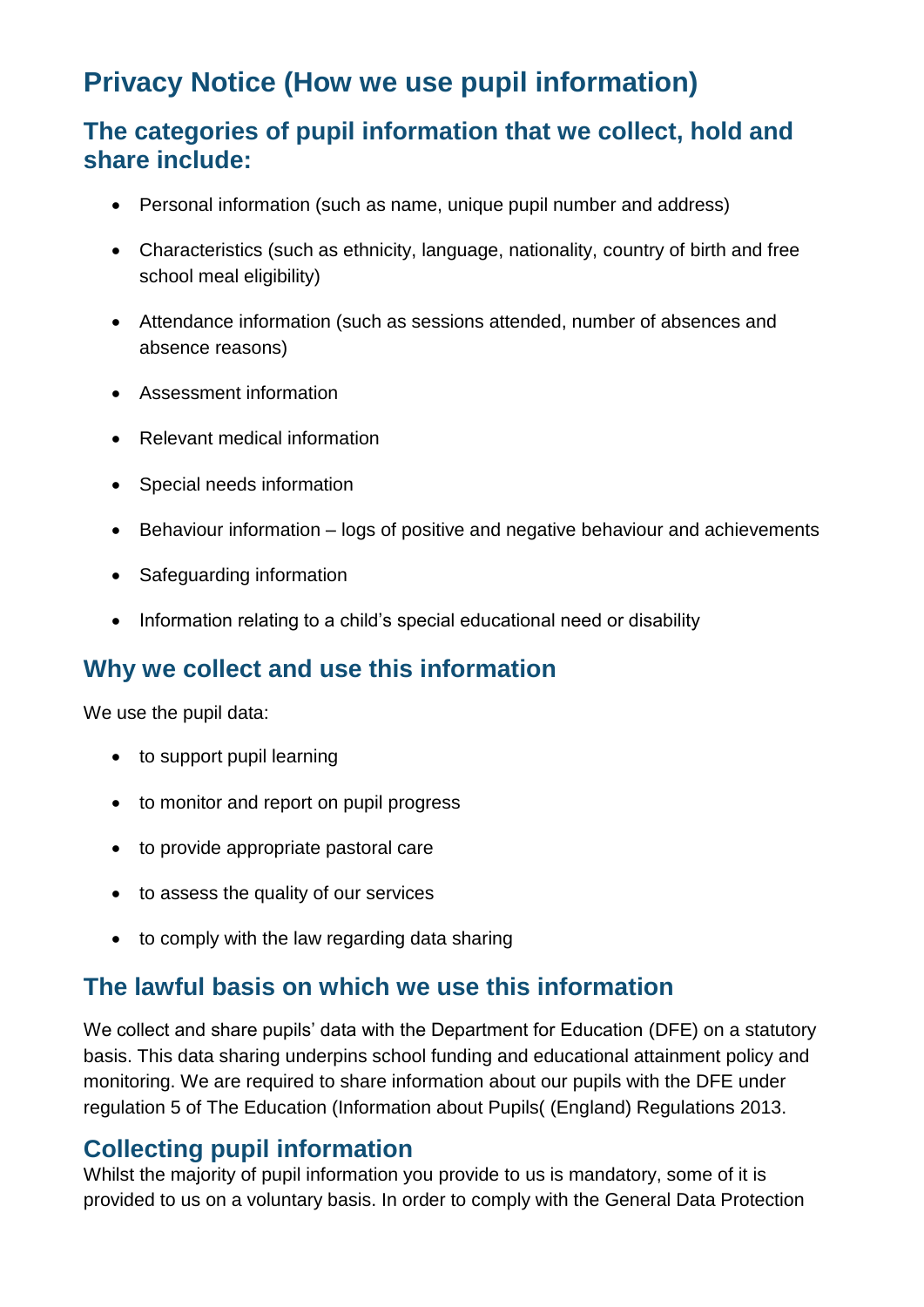Regulation, we will inform you whether you are required to provide certain pupil information to us or if you have a choice in this.

### **Storing pupil data**

We hold pupil data for the length of time specified in the Retention and Deletion Policy.

#### **Who we share pupil information with**

We routinely share pupil information with:

- schools that the pupil attends after leaving us
- our local authority
- $\bullet$  the NHS
- $\bullet$  the Department for Education (DfE)
- Parentmail
- SCAS
- Drift IT
- Renaissance Learning
- Tapestry
- Maths Circle
- Social Services
- ActiveLearn
- third party companies providing services under a data-sharing contract with The Trust:
	- o FFT Aspire
	- o Capita SIMS
	- o OTrack

Our suppliers or contractors need data to enable us to provide services to our staff and pupils – for example IT companies. When doing this we will: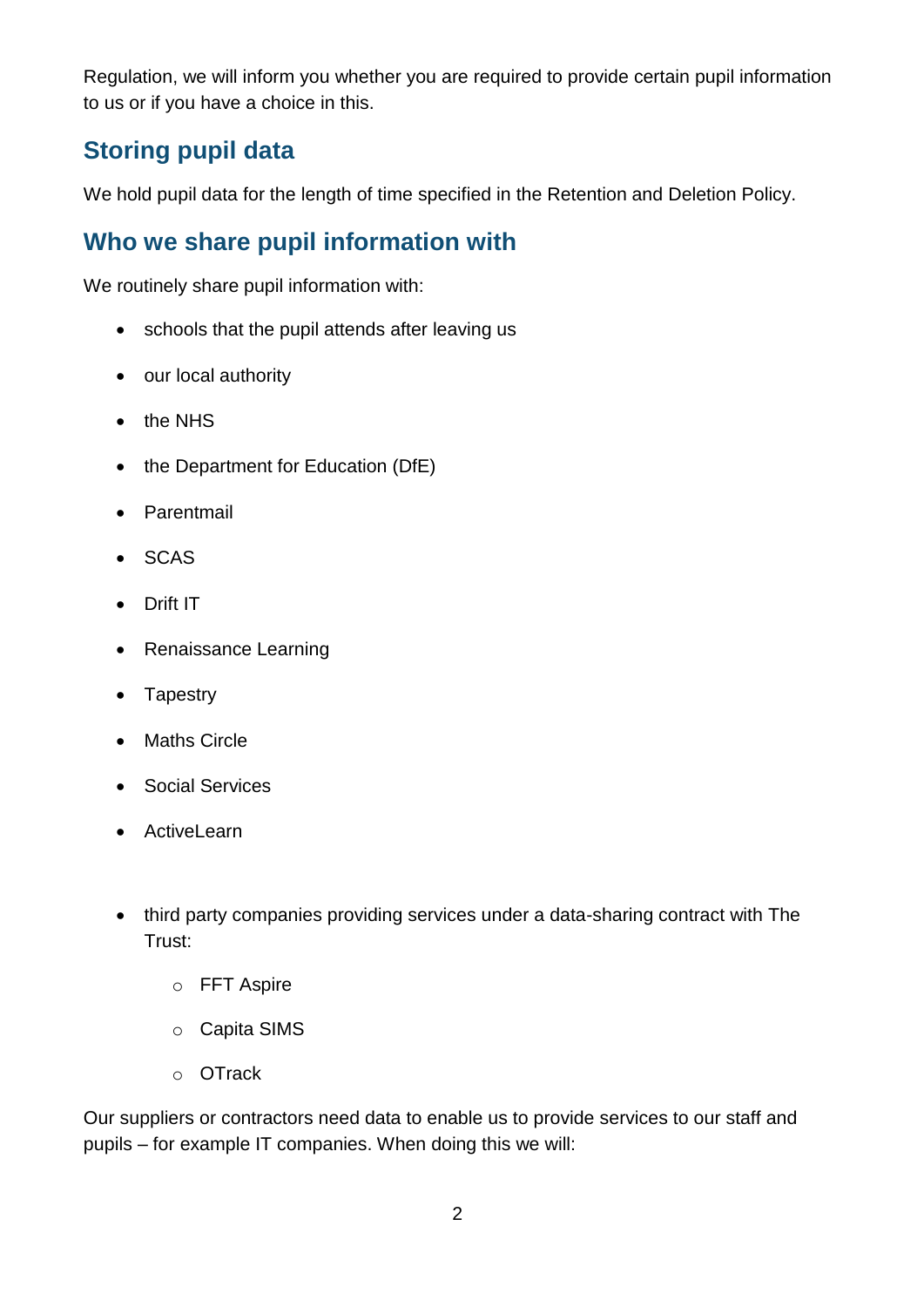- o Only appoint suppliers or contractors which can provide sufficient guarantees that they comply with data protection law.
- o Establish a data sharing agreement with the supplier or contractor, either in the contract or as a standalone agreement, to ensure fair and lawful processing of any personal data we share.
- o Only share data that the supplier or contractor needs to carry out their service, and information necessary to keep them safe while working with us.

#### **Why we share pupil information**

We do not share information about our pupils with anyone without consent unless the law and our policies allow us to do so.

We share pupils' data with the Department for Education (DfE) on a statutory basis. This data sharing underpins school funding and educational attainment policy and monitoring.

We are required to share information about our pupils with the (DfE) under regulation 5 of The Education (Information About Individual Pupils) (England) Regulations 2013.

#### **Data collection requirements:**

To find out more about the data collection requirements placed on us by the Department for Education (for example; via the school census) go to [https://www.gov.uk/education/data](https://www.gov.uk/education/data-collection-and-censuses-for-schools)[collection-and-censuses-for-schools.](https://www.gov.uk/education/data-collection-and-censuses-for-schools)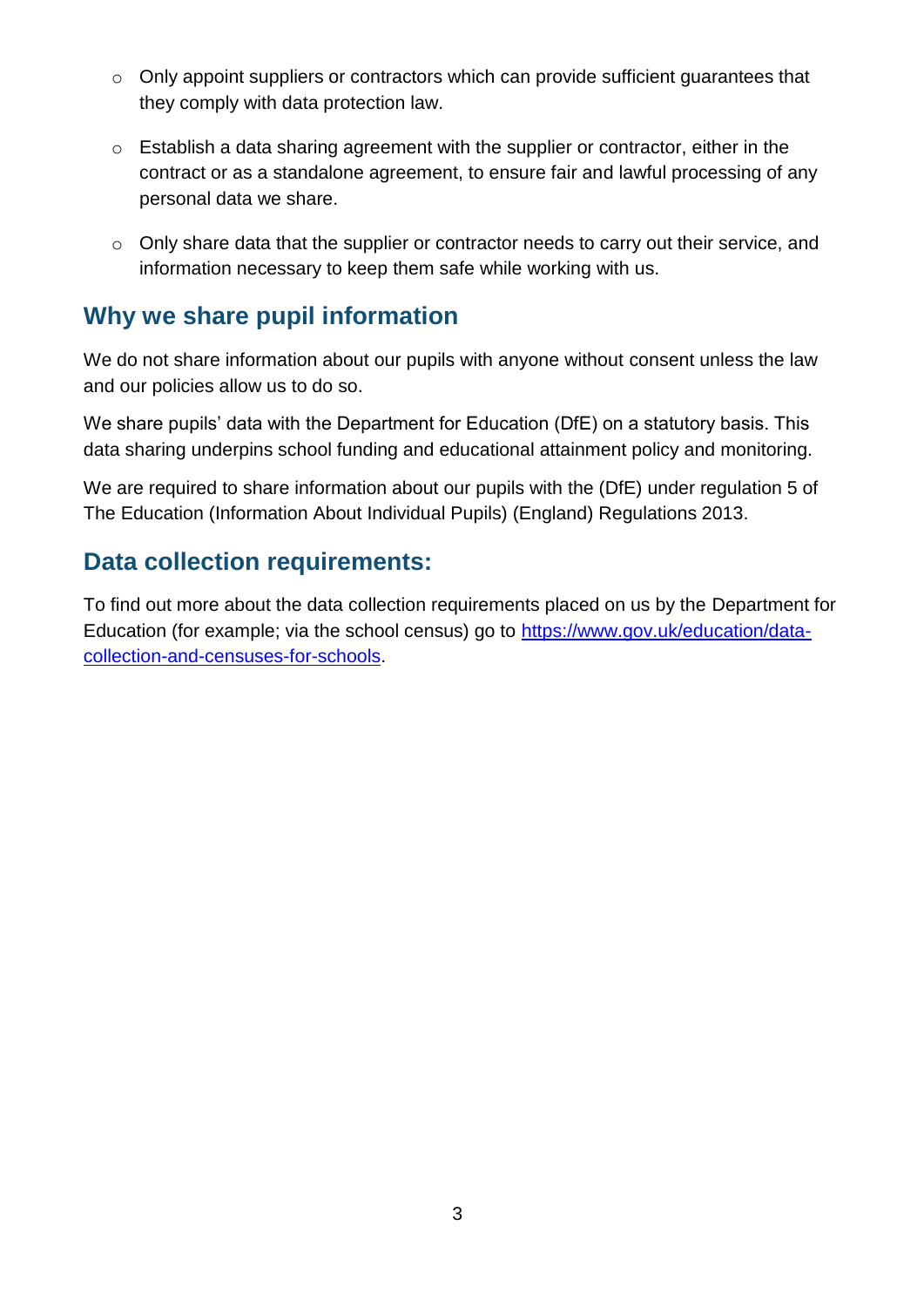### **The National Pupil Database (NPD)**

The NPD is owned and managed by the Department for Education and contains information about pupils in schools in England. It provides invaluable evidence on educational performance to inform independent research, as well as studies commissioned by the Department. It is held in electronic format for statistical purposes. This information is securely collected from a range of sources including schools, local authorities and awarding bodies.

We are required by law, to provide information about our pupils to the DfE as part of statutory data collections such as the school census and early years' census. Some of this information is then stored in the NPD. The law that allows this is the Education (Information About Individual Pupils) (England) Regulations 2013.

To find out more about the NPD, go to

[https://www.gov.uk/government/publications/national-pupil-database-user-guide-and](https://www.gov.uk/government/publications/national-pupil-database-user-guide-and-supporting-information)[supporting-information.](https://www.gov.uk/government/publications/national-pupil-database-user-guide-and-supporting-information)

The department may share information about our pupils from the NPD with third parties who promote the education or well-being of children in England by:

- conducting research or analysis
- producing statistics
- providing information, advice or guidance

The Department has robust processes in place to ensure the confidentiality of our data is maintained and there are stringent controls in place regarding access and use of the data. Decisions on whether DfE releases data to third parties are subject to a strict approval process and based on a detailed assessment of:

- who is requesting the data
- the purpose for which it is required
- the level and sensitivity of data requested: and
- the arrangements in place to store and handle the data

To be granted access to pupil information, organisations must comply with strict terms and conditions covering the confidentiality and handling of the data, security arrangements and retention and use of the data.

For more information about the department's data sharing process, please visit: <https://www.gov.uk/data-protection-how-we-collect-and-share-research-data>